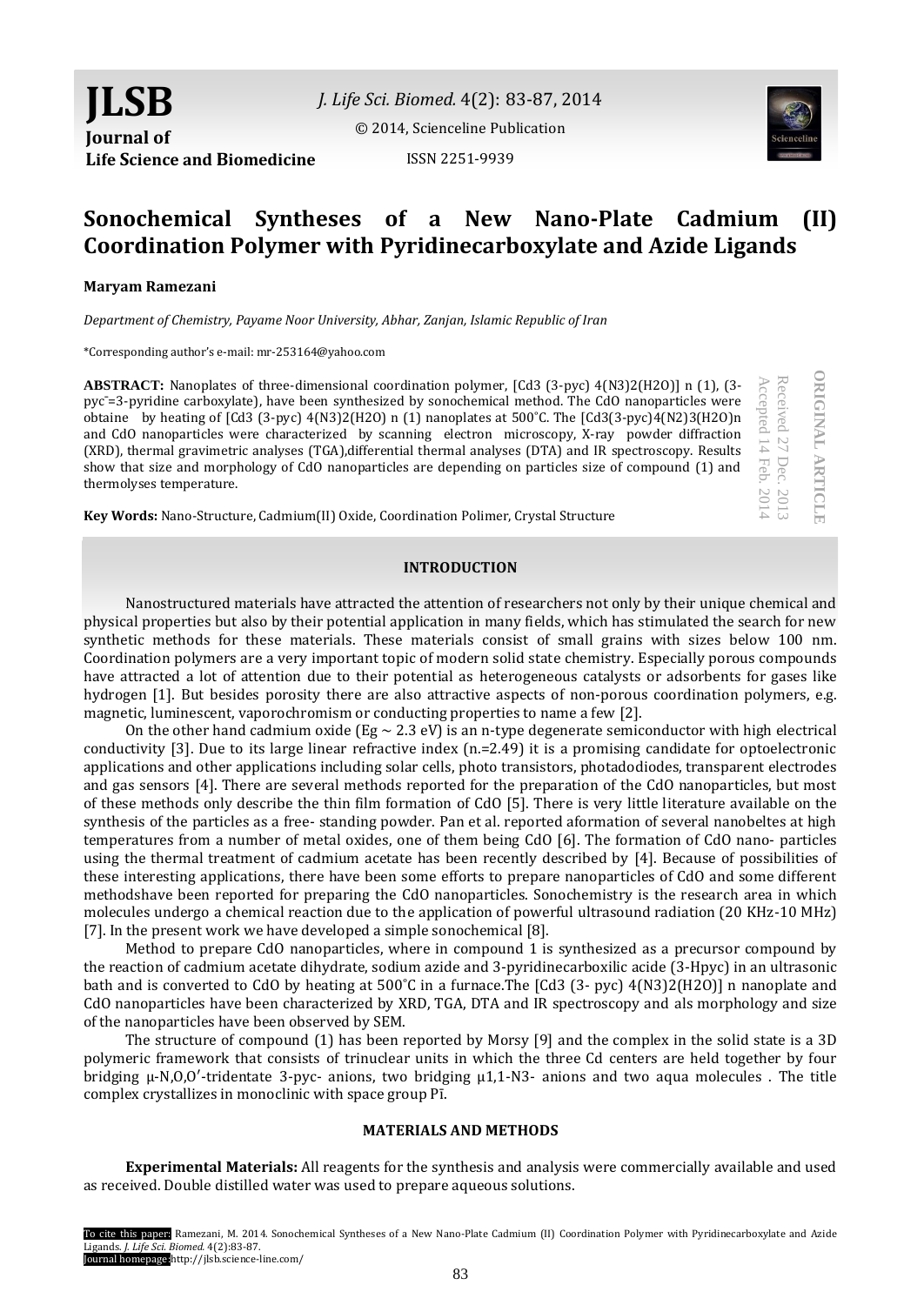**Instruments:** An ultrasonic bath (Tecna 6; 50-60 Hz and 0.138 KW) were used for the ultrasonic irradiation. Melting points were measured on an Electrothermal 9100 apparatus. Microanalyses were carried out using a Heraeus CHN-O- Rapid analyzer. IR spectra were recorded using Perkin-Elmer 597 and Nicolet 510P spectrophotometers. The thermal behavior was measured with a PL-STA 1500 apparatus between 35 and 600 °C in a static atmosphere of nitrogen. The simulated XRD powder pattern based on single crystal data were prepared using [10]. X-ray powder diffraction (XRD) measurements were performed using a Philips X'pert diffractometer with mono chromated Cu-kα radiation. The samples were characterized by a scanning electron microscope with gold coating.

**Procedure:** To prepare the [Cd3 (3-pyc) 4(N3)2(H2O)] n precursor, a proper amount of the solution of Cd (CH3COO) 2.2H2O in water whin definite molarity was posited in an ultrasonic bath, then into this solution, a proper volume of 3-Hpyc and sodium azide solution in water was added in drops, the mole ratios between the 3- Hpyc, NaN3 and Cd (CH3COO) 2.2H2O were different in various batches. The different concentrations of cadmium (II) acetate and ligand 3-pyc<sup>-</sup>, N<sub>3</sub><sup>-</sup> solution (0.01 and 0.1 M) with same agine time, 1 hr, were tested, however appropriate nano-size of compound 1 obtained under the mentioned conditions with same yield. The obtained precipitates were filtered subsequently washed MeOH and then dried. To form the CdO powders the obtained precipitates were heated at 500˚C in a furnace.

### **RESULTS and DISCUSSION**

Fig. 1. A. shows the XRD pattern of a typical samples of  $\lceil \text{Cd}_3 \rceil (3-\text{pvc})$   $\binom{4}{32} \binom{H_2}{1}$  n prepared by the sonochemical process and Fig. 1. B. shows the XRD pattern of the bove samples afther heating at 500°C. The obtained patterns match with the standard patterns of  $\lceil \text{Cd}_3 \rceil(3-\text{pyc}) \rceil(4\text{N}_3)\cdot \lceil \text{H}_2 \rceil(4\text{N}_3)$  n and CdO. The crystallin phases of  $\left[Cd_3 (3-pyc) \cdot 4(N_3)_2(H_2O)\right]$  n and CdO are respectively triclinic [9] and cubic, with the lattice parameters which are close to the reported values, (JCPDS card number 05- 0640). The broadening of the peaks in dicated that the particles were of nanometer scale. Fig. 2 shows the SEM images of the Cd<sub>3</sub> (3-pyc)  $_4$ (N<sub>3</sub>)<sub>2</sub>(H<sub>2</sub>O)] n particles. The different concentrations of compound 1 (0.1 and 0.01 M) were tested, however appropriate nono-size (90 nm) of compound 1 obtained under concentration of 0.1 M (Fig. 2. a). According to Fig. 2. B the particles obtained under concentration of 0.01 M in water have been aggregated and its morphology is uniform but at microsize. Fig. 3 shows the SEM image of cadmium (II) oxide nanoparticles with the diameter distribution of 40-60 nm and the average diameter of about 55 nm at 500˚C. Fig. 4 shows the DTA and TGA curves of nano-sized compound 1 recorded in static air atmosphere from ambient temperature to 700˚C show that the crystalline sample is stable up to 165°C, at which temperature loss one H<sub>2</sub>O molecule 1.91% of compound 1. the decomposition of N<sub>3</sub><sup> $-$ </sup> and 3pyc¯ ligands start up to 320˚C in one step with four exothermic effects at 372, 390, 405, 420˚C and mass loss of 56.2% mass loss calculations of the end residue and XRD pattern of the final decomposition product, shows the formation of CdO. Fig.5 shows the IR spectrum of compound 1 and the spectrum of CdO prepared by heating at 500°C. In the high energy region compound 1 exhibits a strong broad band around 3393 cm<sup>1-</sup> corresponding to the water molecules coordinated to the Cd(II) ions and 2055 m V (N<sub>3</sub><sup>-</sup>) and 1609 vs cm<sup>1-</sup> V as (-COO<sup>-</sup>) and 1381 after heatin vs  $cm<sup>1</sup>$ , Vs(-COO<sup>-</sup>) disappeared in IR spectra.



**Figure 1.** a) The XRD pattern of  $\left[ Cd_3(3-pyc)_{4}(N_3)_{2}(H_2O) \right]$  n nanoplates

To cite this paper: Ramezani, M. 2014. Sonochemical Syntheses of a New Nano-Plate Cadmium (II) Coordination Polymer with Pyridinecarboxylate and Azide Ligands. *J. Life Sci. Biomed.* 4(2):83-87. Journal homepage:http://jlsb.science-line.com/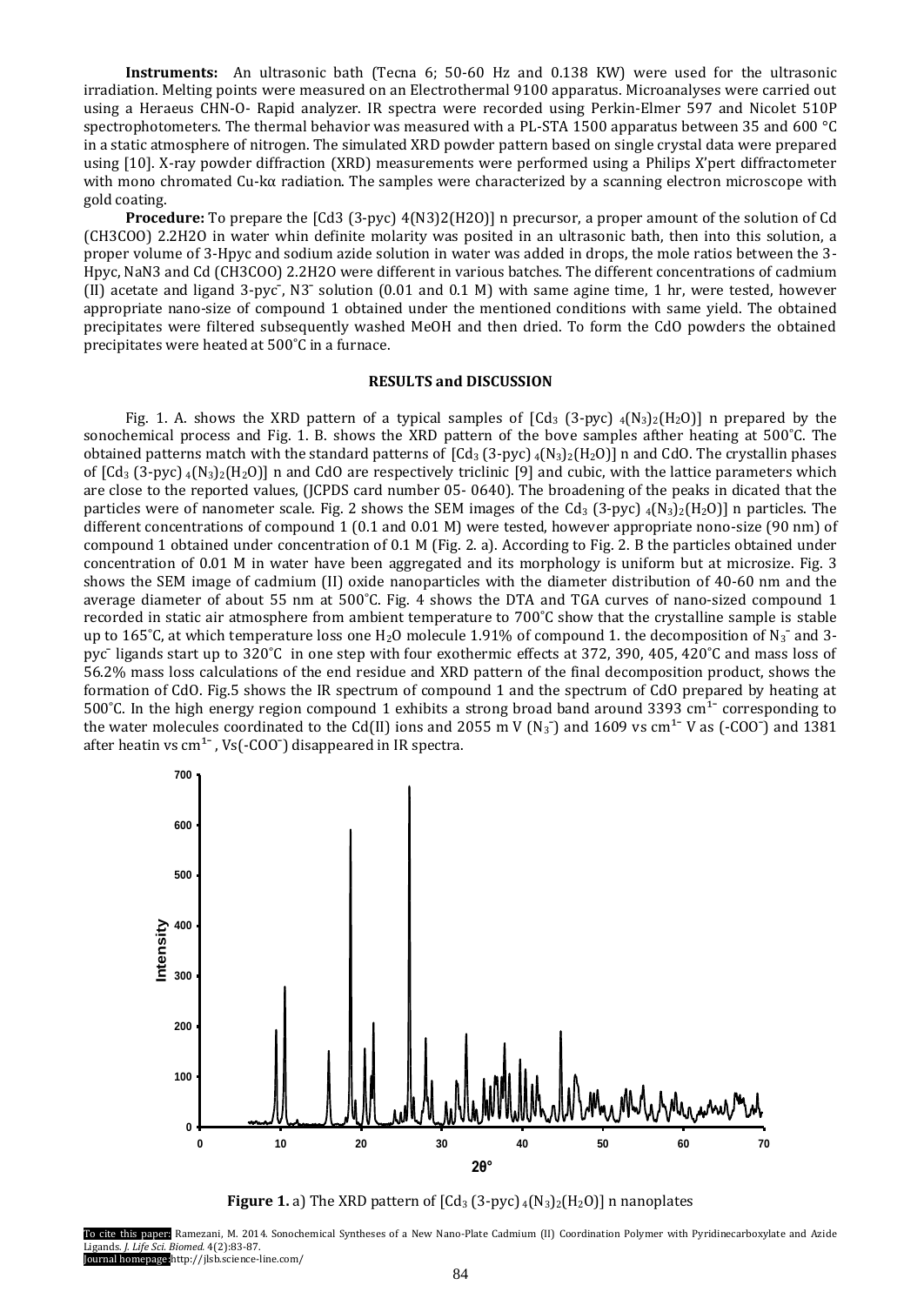

**Figure 2.** b) The XRD pattern of CdO nanoparticles





a) 0.1 M b) 0.01 M

 **Figure 3.** SEM photographs of [Cd<sup>3</sup> (3-pyc) <sup>4</sup>(N3)2(H2O)] n **Figure 4.** SEM photographs of [Cd<sup>3</sup> (3-pyc) <sup>4</sup>(N3)2(H2O)] n



**Figure 5.** SEM photographs of CdO nanoparticles

To cite this paper: Ramezani, M. 2014. Sonochemical Syntheses of a New Nano-Plate Cadmium (II) Coordination Polymer with Pyridinecarboxylate and Azide Ligands. *J. Life Sci. Biomed.* 4(2):83-87. Journal homepage:http://jlsb.science-line.com/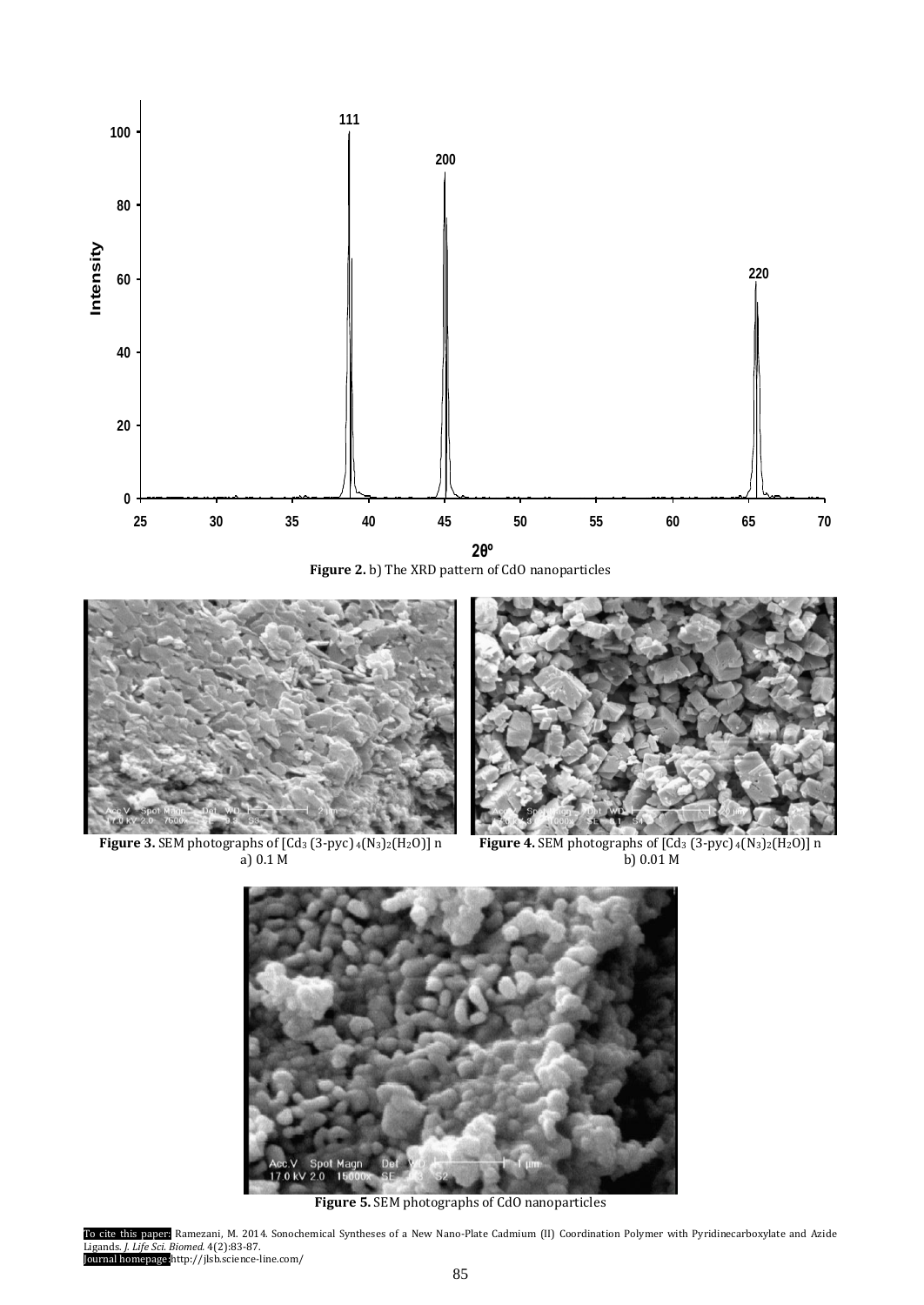

**Figure 6.** DTA and TGA diagrams of [Cd<sup>3</sup> (3-pyc) <sup>4</sup>(N3)2(H2O)] n.



**Figure 7.** IR –spectra of a) [Cd<sup>3</sup> (3-pyc) <sup>4</sup>(N3)2(H2O)] n



**Figure 8.** IR –spectra of b) CdO.

To cite this paper: Ramezani, M. 2014. Sonochemical Syntheses of a New Nano-Plate Cadmium (II) Coordination Polymer with Pyridinecarboxylate and Azide Ligands. *J. Life Sci. Biomed.* 4(2):83-87. Journal homepage:http://jlsb.science-line.com/